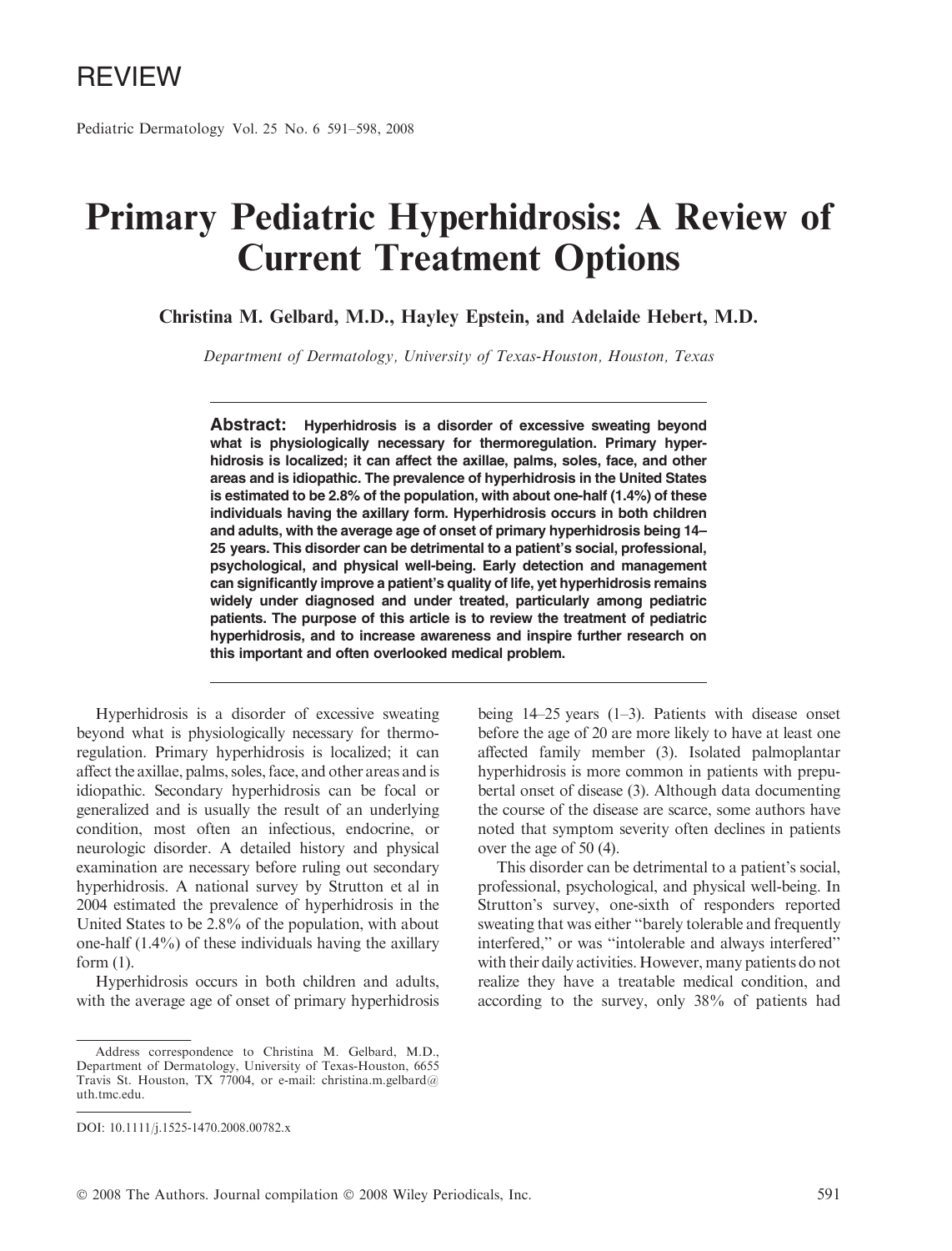discussed their sweating with a health care professional (1). Early detection and management can significantly improve a patient's quality of life, yet hyperhidrosis remains widely under diagnosed and under treated, particularly among pediatric patients. The purpose of this article is to review the treatment of pediatric hyperhidrosis, and to increase awareness and inspire further research on this important and often overlooked medical problem.

## TOPICAL THERAPY

Treatment of hyperhidrosis often begins with the use of topical agents (Table 1). Aluminum salts are the most common active ingredient in antiperspirants today. Aluminum chloride is the partially neutralized form used in over-the-counter antiperspirants, whereas aluminum chloride hexahydrate is the more effective compound found in prescription preparations (5). The mechanism of action of topical aluminum chloride compounds is thought to involve mechanical obstruction of eccrine sweat gland pores and atrophy of the secretory cells (6).

Several studies support the use of aluminum chloride hexahydrate in alcohol solution as the first-line treatment for axillary hyperhidrosis. In 1975, Shelley and Hurley concluded that 25% aluminum chloride hexahydrate in absolute ethyl alcohol, used under occlusion overnight, was the most effective of the topical antiperspirant agents for axillary hyperhidrosis (7). A few years later, Scholes et al treated 65 patients aged 14–51 with 20% aluminum chloride hexahydrate in alcohol, of which all but one reported excellent control of sweating. Patients used the solution nightly for 1 week and then as needed, with most patients needing to reapply only once every 7– 21 days for adequate control. They found that an occlusive dressing was actually unnecessary, making the treatment less cumbersome and more acceptable to patients. Axillary irritation was the only side effect reported, and most patients experienced relief of this with  $1\%$ hydrocortisone cream applied in the morning after each treatment (8).

Palmar hyperhidrosis is less responsive to aluminum chloride therapy but may show some effect. Goh found that aluminum chloride 20% helps reduce palmar hyperhidrosis within 48 hours after application; however, its effect wears off within 48 hours after stopping treatment. The major limitation of this treatment is itching and burning after application and ongoing skin irritation (9).

In a more recent study, 4% salicylic acid in a hydroalcoholic gel base was used as the vehicle for aluminum chloride hexahydrate in 238 patients with hyperhidrosis of the axillae, hands, and feet. Salicylic acid was chosen

because it is thought to enhance the absorption of aluminum chloride, act as an adjuvant via its own antiperspirant properties, and help minimize skin dryness and irritation. Excellent-to-good results were reported in 94%, 60%, and 84% of patients with axillary, palmar, and plantar disease, respectively. Patients who had previously failed to respond to aluminum chloride in absolute alcohol, or could not tolerate the side effects, showed marked improvement with this new formulation (10).

Astringent topical agents including formaldehyde, glutaraldehyde, and tannic acid have also been shown to effectively reduce hyperhidrosis, but are rarely used as they often cause allergic contact dermatitis and skin staining (11).

Although few studies have evaluated the efficacy and safety of topical aluminum chloride in the pediatric population, most practitioners utilize this treatment as a first-line therapy for hyperhidrosis in children. The advantages of topical aluminum chloride therapy include its favorable safety profile and the noninvasive nature of the treatment. However, the benefits are short-lived, and side effects include burning, stinging, and skin irritation. Application can be messy and time-consuming, and may lead to decreased compliance, particularly in the pediatric population. In addition, many cases of hyperhidrosis remain refractory to topical therapy.

#### ANTICHOLINERGICS

The ability of anticholinergic medications to improve hyperhidrosis was discovered accidentally when patients given elixirs from atropine plants noted decreased sweating (12). Although acetylcholine is typically thought of as a parasympathetic neurotransmitter, sweat glands are innervated by sympathetic cholinergic nerve fibers. Anticholinergic drugs block sweat secretion by acting as competitive antagonists of acetylcholine at the muscarinic receptor  $(13)$ .

Topical anticholinergics have been considered in the treatment of hyperhidrosis, but large randomized studies are lacking, and reported cases are limited to the adult population. There have been several case reports of patients successfully treated with topical glycopyrrolate for craniofacial hyperhidrosis with minimal side effects (dry mouth) (14,15). Topical glycopyrrolate has also been used with some success in the treatment of diabetic gustatory sweating (5,16) The use of anticholinergics in iontophoresis treatment is discussed in the next section.

Oral anticholinergics have also been used in the treatment of hyperhidrosis. Glycopyrrolate and propantheline bromide are the most commonly used systemic agents to treat hyperhidrosis. Unfortunately, the doses required to reduce sweating often lead to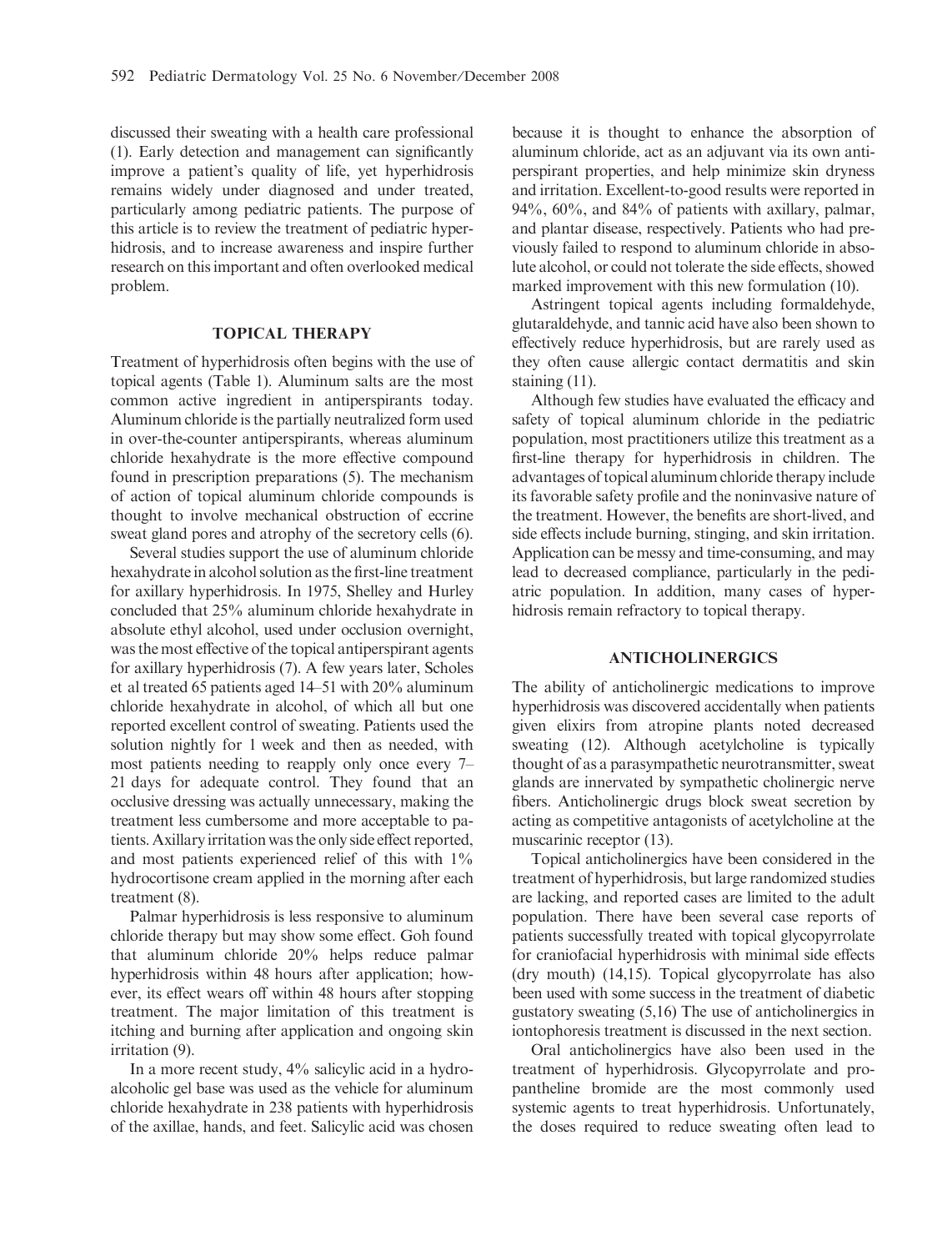| <b>I</b> reatment                | Treatment type                                                                                                                                                                           | Common sites of use                  | Side effects                                                                                                                                                                                                          | Studies including children                                                                                                                                                           |
|----------------------------------|------------------------------------------------------------------------------------------------------------------------------------------------------------------------------------------|--------------------------------------|-----------------------------------------------------------------------------------------------------------------------------------------------------------------------------------------------------------------------|--------------------------------------------------------------------------------------------------------------------------------------------------------------------------------------|
| Topical therapy                  | Topical anticholinergics: glycopyrrolate<br>Aluminum salts ( $\pm$ 4% salicylic acid)<br>(topical or with iontophoresis)<br>Other (rarely used): tannic acid,                            | Axilla, palms, soles                 | Burning, itching, erythema, irritation<br>Skin staining may be seen with<br>aldehydes and tannic acid                                                                                                                 | Scholes et al                                                                                                                                                                        |
| Oral anticholinergics            | formaldehyde, glutaraldehyde<br>Propantheline bromide<br>Glycopyrrolate<br>Oxybutynin                                                                                                    | Axilla, palms,<br>soles, face        | urinary retention, constipation<br>vision, tachycardia,<br>Dry mouth, blurred                                                                                                                                         | other conditions (Ayan et al, Jongerius et al)<br>No studies specifically analyzing<br>hyperhidrosis. Several studies<br>evaluate use in children with<br>treatment in children with |
| Other systemic<br>treatments     | Calcium-channel blockers (diltiazem)<br>Alpha-adrenoceptor antagonists<br>Benzodiazepines<br>Clonidine                                                                                   | Axilla, palms,<br>soles, face        | Treatment dependent                                                                                                                                                                                                   | treatment in children with hyperhidrosis<br>No studies specifically analyzing                                                                                                        |
| Botulinum toxin<br>Iontophoresis | without anticholinergic drugs (glycopyrrolate)<br>botulinum toxin A (Botox®, Dysport®)<br>Actulinum toxin B (Myobloc®)<br>Tap water iontophoresis, with or<br>Botulinum toxin A (Botox®, | Axilla, palms, soles<br>Palms, soles | Stinging, burning, occasional<br>reports of blister formation<br>Muscle weakness                                                                                                                                      | Dolianitis et al<br>Karakoc et al<br>Farrugia et al                                                                                                                                  |
|                                  | Botulinum toxin B (Myobloc'                                                                                                                                                              |                                      | Pain at injection site                                                                                                                                                                                                | Vazquez-Lopez et al<br>Bhakta et al                                                                                                                                                  |
| Surgery                          | either "open"<br>or "minimally invasive" approach)<br>Thoracic sympathectomy (via<br>Liposuction<br>Curettage                                                                            | Axilla, palms                        | surrounding areas, hemothorax,<br>Sympathectomy: compensatory<br>pneumothorax, atelectasis,<br>subcutaneous emphysema,<br>All treatment modalities:<br>wound infection, scar<br>Horner's syndrome<br>hyperhidrosis in | Steiner et al<br>Cohen et al                                                                                                                                                         |

TABLE 1. Treatment Options for Primary Hyperhidrosis TABLE 1. Treatment Options for Primary Hyperhidrosis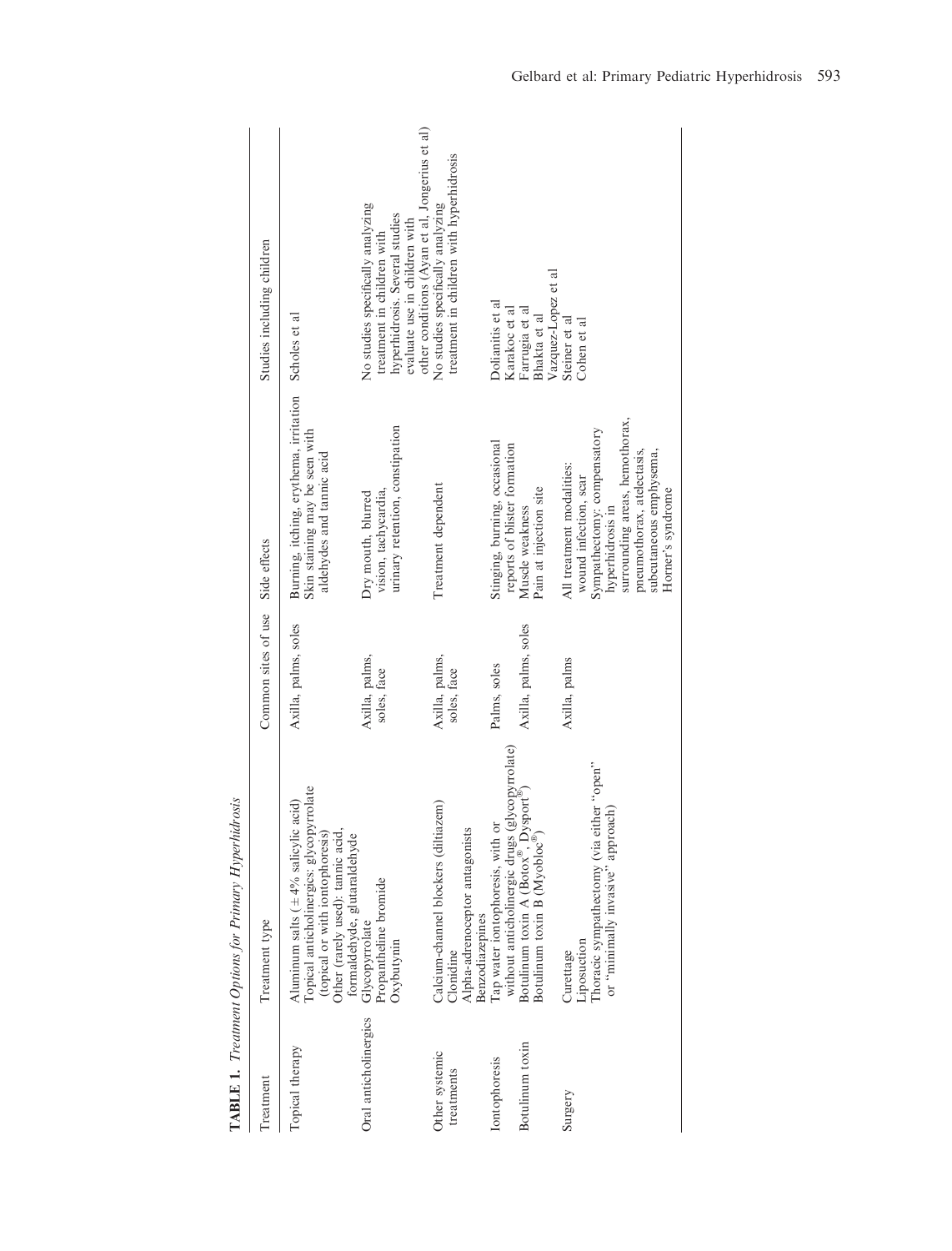unpleasant side effects such as dry mouth, blurred vision, tachycardia, urinary retention, and constipation (4,11). A retrospective analysis of 24 patients treated with oral glycopyrrolate for hyperhidrosis noted response in 79% of patients who were evaluated in follow-up. The authors note, however, that treatment was limited by side effects. This study only included adult subjects, with an age range of 19–62 years (13). Although the use of oral anticholinergics in children with hyperhidrosis has not been studied, these drugs have been used with some success for the treatment of children with other disorders, such as drooling and urinary voiding dysfunction. Further research is needed to determine the safety and benefit of this treatment in the pediatric population (17,18).

A case report of successful treatment of hyperhidrosis with the anticholinergic drug oxybutynin is also available. A woman with a history of hyperhidrosis was treated with oxybutynin for urge incontinence and noticed resolution of her hyperhidrosis that continued through a 6-month follow-up period (12).

#### OTHER TREATMENTS

Isolated case reports also exist citing the use of other systemic agents such as calcium-channel blockers (i.e., diltiazem), alpha-adrenoceptor antagonists, and clonidine as effective treatments for hyperhidrosis; however, randomized controlled studies are needed to further evaluate their safety and efficacy for this purpose (19).

Benzodiazepines may be useful in patients with anxiety or emotionally induced hyperhidrosis; however, longterm use may lead to dependency or side effects such as sedation, which are particularly problematic in a pediatric population (4,11).

Psychotherapy has also been suggested as a treatment for hyperhidrosis. In 1980, Duller and Gentry demonstrated clinical improvement in sweating in 11 of 14 patients following biofeedback training. The authors suggest that relaxation resulting from biofeedback may lead to symptom improvement in patients with hyperhidrosis. Further studies are needed to determine the efficacy of this treatment modality (20).

## IONTOPHORESIS

Iontophoresis introduces ions into cutaneous tissues using electric current. This technique has been used for the treatment of hyperhidrosis since the 1930s, and iontophoresis devices have been available for home use since 1984 (19). Iontophoresis most commonly utilizes tap water, either alone or with anticholinergic drugs. Despite its relatively long history of use in the treatment of hyperhidrosis, the mechanism of action of iontophoresis still remains unclear. Initially, iontophoresis was thought to lead to hyperkeratinization and plugging of the orifice of eccrine ducts (21,22); more recently, alterations in electrochemical gradients have been suggested as the basis for the effect of iontophoresis on sweat production. One commonly held theory proposes that selective targeting of sweat glands occurs due to the high concentration of electrolytes, and the current causes protein coagulation and disruption of the eccrine gland function. An alternative theory holds that the electric current interferes with transmission of the stimulus that signals sweat secretion (21).

Although iontophoresis has been shown to be effective in the treatment of palmar and plantar hyperhidrosis, it requires long-term use in order to maintain its effect. Most patients experience a recurrence of symptoms within weeks of treatment cessation (11). In addition, frequent treatments are required, and the anatomy of the axilla makes iontophoresis an impractical treatment for hyperhidrosis in this area. Side effects are typically minimal, and include stinging, erythema, and vesicles or papules at the treatment site. When anticholinergics are added, side effects may include mild systemic effects such as sore or dry throat (21).

Although most of the studies evaluating iontophoresis are small and have not specifically examined this treatment in the pediatric population, they do often include children in their cohorts. A single-blinded, right left comparison study of 20 patients between the ages of 12 and 50 years with moderate to severe hyperhidrosis compared the efficacy of tap water iontophoresis with iontophoresis with glycopyrrolate. Iontophoresis with glycopyrrolate was more effective than tap water iontophoresis, and bilateral glycopyrrolate was more effective than unilateral glycopyrrolate iontophoresis. Increased duration of symptom relief with bilateral glycopyrrolate treatment led the authors to conclude that the effectiveness of glycopyrrolate iontophoresis on hyperhidrosis was due to both local and systemic effects. Patients demonstrated only mild side effects, with eight patients reporting a dry or sore throat (21).

Another study evaluated the effectiveness of eight treatments with direct current on 112 patients aged 8–32 years with hyperhidrosis. A significant reduction in sweat intensity was observed, and 81.2% of patients were satisfied with their treatment. Side effects included erythema, local burning, and vesicle formation. Interestingly, although only the palms were treated, 65 of the patients also noted improvement in plantar sweating following treatment. The authors hypothesized that a biofeedback mechanism may be involved in the mechanism of action of iontophoresis (22).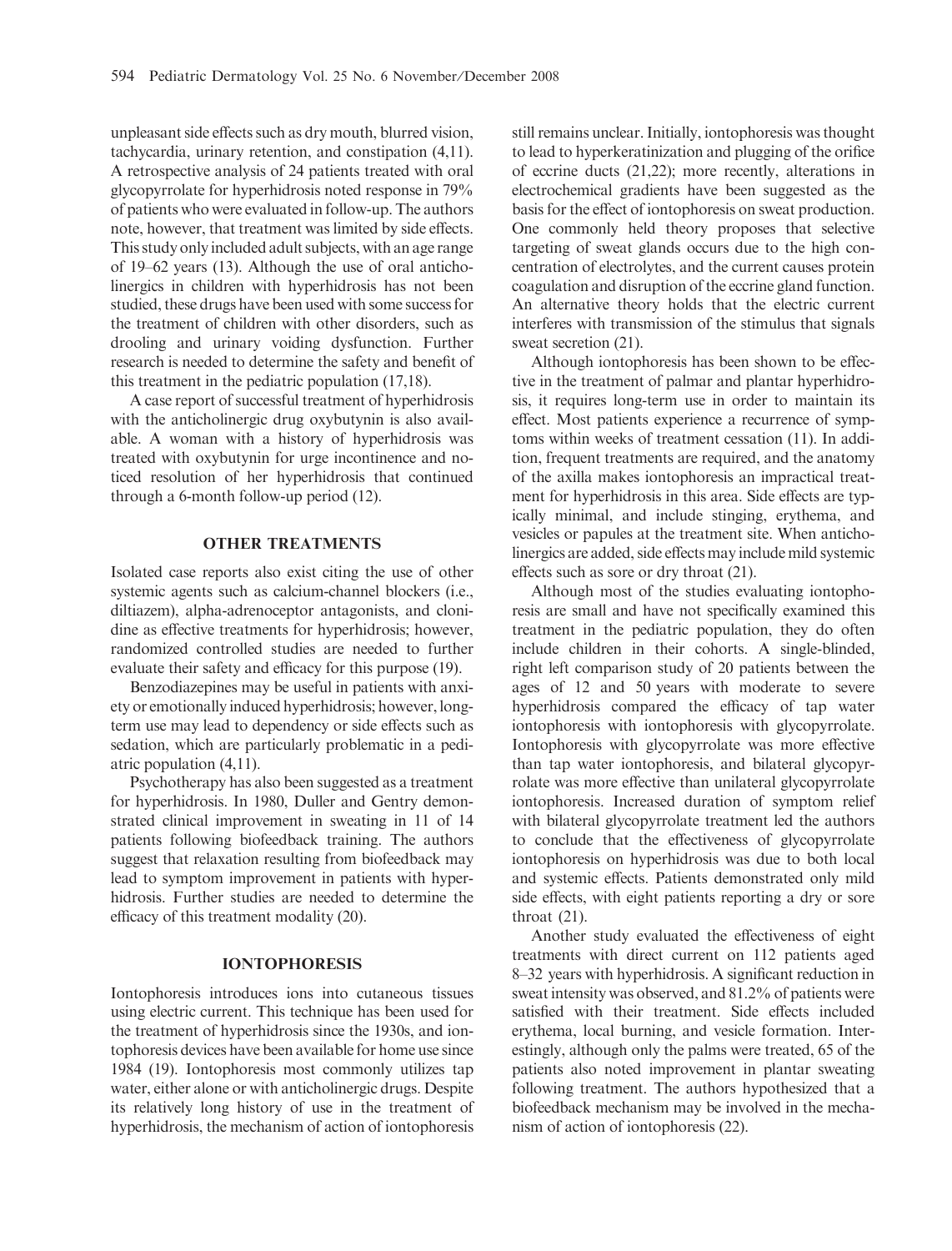#### BOTULINUM TOXIN

Botulinum toxin is a neurotoxin produced by the anaerobic bacterium Clostridium botulinum. Intradermal injection of botulinum toxin decreases sweat production by inhibiting acetylcholine release from the sympathetic cholinergic nerve terminals that innervate sweat glands. Animal studies in the 1950s first demonstrated botulinum toxin's ability to block these nerves. However, the first report of the toxin's anhydrous effect on humans was not until 1994, when patients treated for hemifacial spasm experienced sweating cessation in the treatment area. Botulinum toxins A and B are two of the seven antigenically distinct serotypes of toxin produced by C. botulinum. All seven types exert their effects at the neuromuscular junction by cleaving specific receptor proteins necessary for fusion of acetylcholine vesicles with the presynaptic membrane. The target of botulinum toxin A is SNAP-25, while the target of botulinum toxin B is synaptobrevin. By cleavage of theses proteins, both botulinum toxins A and B inhibit the release of acetylcholine from the nerve terminal. Studies have shown that botulinum toxins A and B have equal efficacy in the treatment of axillary hyperhidrosis; however, there appears to be a greater incidence of pain at the injection site and autonomic side effects with botulinum toxin B (23,24). In 2004, the FDA approved botulinum toxin A (Botox<sup>®</sup>: Allergan, Irvine, CA; Dysport<sup>®</sup>: Ipsen Biopharm, Wrexham, UK) for use in adults with primary axillary hyperhidrosis. Botulinum toxin B (Myobloc<sup>®</sup>; Solstice Neurosciences, Malvern, PA, USA) is FDA approved only for treatment of cervical dystonia; however, it has been reported to be used ''off label'' for hyperhidrosis (5).

Repeated intradermal injections of botulinum toxin A have been shown to be safe and effective treatment for patientswith severeprimary axillaryhyperhidrosis. In a 1 year, randomized, placebo-controlled trial of 193 patients aged 18–75, and a subsequent 3-year open-label extension of 186 patients, botulinum toxin A injections were given for the treatment of axillary hyperhidrosis. The timing for retreatment was based on their self-reported Hyperhidrosis Disease Severity Scores (HDSS) and on gravimetric sweat measurements. Only one to two treatments were necessary per year, and HDSS indicated that impairment caused by hyperhidrosis was eliminated or substantially reduced in at least 80% of patients 4 weeks after injections. Treatment also resulted in a  $> 75\%$ reduction in sweat production in  $>78\%$  of patients at week 4, based on gravimetric sweat measurements. No serious adverse reactions were reported (25).

Botulinum A has previously been used in the treatment of numerous other conditions in children including spastic and rigid cerebral palsy, involuntary movements, dystonia, muscle spasm, strabismus, spasmodic torticollis, blepharospasm, and hemifacial spasm. Studies have also been conducted to evaluate the safety of botulinum toxin A in children with muscle spasticity. A prospective, multicenter trial was performed in 207 children with cerebral palsy to determine the long-term safety and efficacy of repeated intramuscular injection of botulinum toxin A. Adverse events occurred in 1–11% of subjects and included increased stumbling, leg cramps, leg weakness, and calf atrophy. No serious treatmentrelated side effects were reported. A retrospective study of the safety profile and efficacy of  $Dysport^{\circledR}$  (Ipsen Biopharm) for muscle spasticity in 758 children (mean age, 7.2 years) showed the highest rate of adverse effects to be with doses exceeding 1,000 U of Dysport® (Ipsen Biopharm) per treatment session (26).

Several studies have been published on the use of botulinum toxin type A for the treatment of hyperhidrosis in adults; however, fewer studies have focused on its use in children with hyperhidrosis. In 2002, the effective use of botulinum toxin type A was reported in a 13-year-old girl with refractory palmar hyperhidrosis. The patient's palmar sweating was socially embarrassing and interfered with her ability to do her schoolwork. The patient was treated with 20 U of  $Dysport^{\circledR}$  (Ipsen Biopharm), injected into the finger tips and over the hypothenar and thenar eminences. The patient reported decreased palmar sweating within 1 week, allowing her to do her school work; however, she experienced a slight decrease in grip strength lasting 3 weeks. Four months later, the patient required repeat injections, which were given to the fingertips only with no adverse effect on grip strength. She received a total of four courses of treatment over 2 years with good results (27).

The first documented use of botulinum A toxin in a pediatric patient with axillary hyperhidrosis was in 2005. A 14-year-old girl had a 2-year history of excessive sweating that had prevented her from participating in sports and had caused her to develop bad posture to conceal her perspiration. Previous topical and systemic therapies were ineffective. The patient was treated with injection of 250 U of Dysport<sup>®</sup> (Ipsen Biopharm) in each axilla. Significant improvement was noted at 3 months follow-up, allowing the child to gain confidence in social settings and to revert back to her normal posture (26).

Botulinum toxin A injections were used to treat a 13-year-old boy with palmar hyperhidrosis who had failed treatment with both aluminum chloride and tap water iontophoresis. Following median and ulnar nerve blocks at the wrists, 2 U of lyophilized botulinum toxin type A (Botox®; Allergan) were injected at 15 mm intervals, with a total of 50 injections per palm. The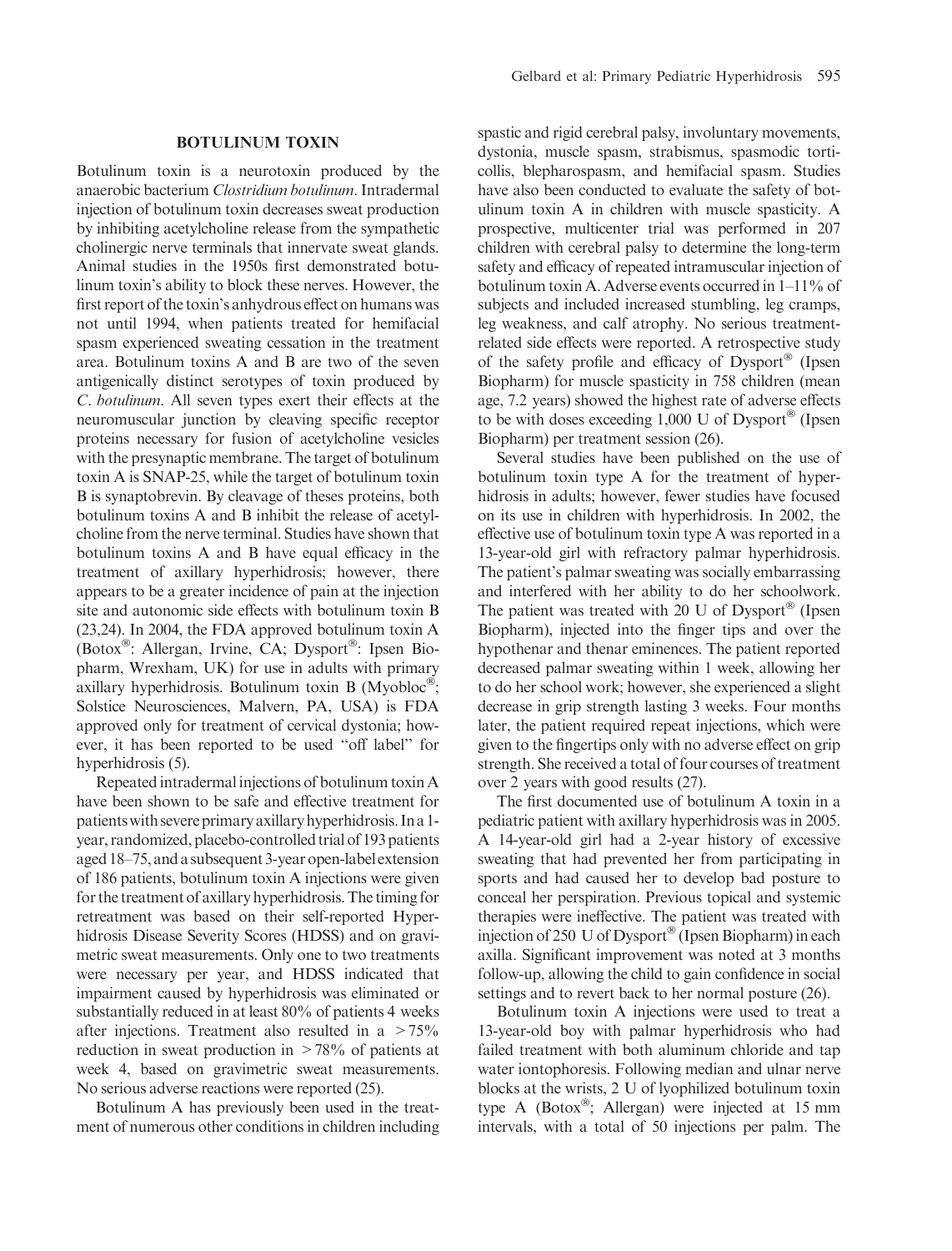patient reported improvement at day 2 postinjection with an 80% decrease in sweat production, as well as a significant improvement in quality of life indices. No complications occurred and repeat treatment was not required for another 8 months (28).

The main disadvantage of botulinum toxin A is pain during injections. Cryotreatment and application of anesthetizing cream are considered mildly effective or ineffective. Intravenous regional anesthesia (Bier's block) is effective but requires cardiac monitoring, and carries the risks of cardiovascular and central nervous system toxicity (28). Median and ulnar nerve blocks are a safe technique, but may result in moderate palsy of the hand muscles for 1–2 hours after injection, and may cause paresthesias when injecting into the nerve rather than near it. Refrigerant sprays with dichlorotetrafluoroethane have been used with some success (28). Other side effects from injection may include small hematomas, dry skin, and transient weakness of small hand muscles for up to 2 weeks because of diffusion of the toxin. Injections in the thenar eminence may be avoided if they lead to reduction in finger grip strength. Injecting the toxin as superficially as possible may also aid in decreasing the risk of muscle weakness (28).

# SURGICAL TREATMENT

Surgical treatment of hyperhidrosis should be reserved for cases of hyperhidrosis unresponsive to any other treatments. Local procedures such as curettage or liposuction of adipose tissue can be used to remove sweat glands from the axilla. Although this treatment provides long-term relief from excessive sweating and does not result in the compensatory sweating that is often seen with sympathectomy, it does place patients at risk of complications such as wound infections, contractures, and scarring (29).

Thoracic sympathectomy involves the transection of the sympathetic chain by either a ''minimally invasive'' or ''open'' approach, with the aim of eliminating the transmission of nerve signals to the cholinergic fibers responsible for sweat secretion. This procedure should be reserved for cases of hyperhidrosis unresponsive to any other treatments. Complications include wound infection, scar, compensatory hyperhidrosis in surrounding areas, pneumothorax, hemothorax, atelectasis, subcutaneous emphysema, and Horner's syndrome (29,30).

Focal hyperhidrosis was first treated by sympathectomy in the 1920s and 1930s in European countries. An ''open'' method was used, requiring a large thoracic incision and rib separation to allow identification of the sympathetic chain. Endoscopic techniques began to replace the open method in the 1940s (31). Currently, video-assisted thoracoscopic sympathectomy is the most common technique used, and requires only two to three small incisions (5–10 mm) below the axilla. The patient's lung is deflated to allow visualization of the sympathetic chain and for the introduction of a telescopic camera and surgical instruments. Specific sympathetic ganglia are then destroyed via electrocautery or laser (32). Palmar hyperhidrosis is treated by the destruction of the T2, and often the T3 ganglia. Axillary hyperhidrosis is treated by the destruction of the T2, T3, and often T4 ganglia. A sympathotomy is a slightly modified version of the sympathectomy in which the sympathetic chain is interrupted instead of destroying the ganglia (19). The goal of surgery is to prevent the transmission of nerve signals from sympathetic ganglia to fibers innervating the areas producing excessive sweating.

Several studies have shown that endoscopic thoracic sympathectomy (ETS) is an effective treatment for primary hyperhidrosis, with the majority of patients reporting improvement in quality of life and overall satisfaction following surgery. Endoscopic thoracic sympathectomy is most commonly used for palmar hyperhidrosis, with cure rates >98%. Success rates for axillary hyperhidrosis have been  $>96\%$ , and some patients may even report improvement in plantar hyperhidrosis (5,23,33).

Even with minimally invasive methods, surgical complications include wound infection, scar, pneumothorax, hemothorax, atelectasis, subcutaneous emphysema, Horner's syndrome, and compensatory sweating in other regions. Compensatory sweating is seen in >70% of patients, and although it is often mild, it was reported as severe in as many as 40% of patients treated with ETS (5). Patients treated with sympathotomy are less likely to report severe compensatory hyperhidrosis than those treated with sympathectomy (19,29,30). Interestingly, a recent study found that children (defined as  $\leq$ 14 years of age) actually tolerated compensatory sweating better than adolescents and adults and therefore had higher postoperative satisfaction rates (34).

A report by Cohen et al in the Journal of Pediatric Surgery from 1995 describes 23 minimally invasive thorascopic sympathectomies performed on children aged 9–17 with primary palmar hyperhidrosis. Seventeen of the patients (90%) also complained of excessive plantar sweating and 11 (56%) complained of axillary hyperhidrosis. The intraoperative time was 12–25 minutes, and no intraoperative complications occurred. Eighteen patients had an uneventful postoperative course and were discharged the following day. One patient had a subsequent pneumothorax requiring intercostal drainage and was sent home postoperative day 3; however, all patients returned to school and full activity within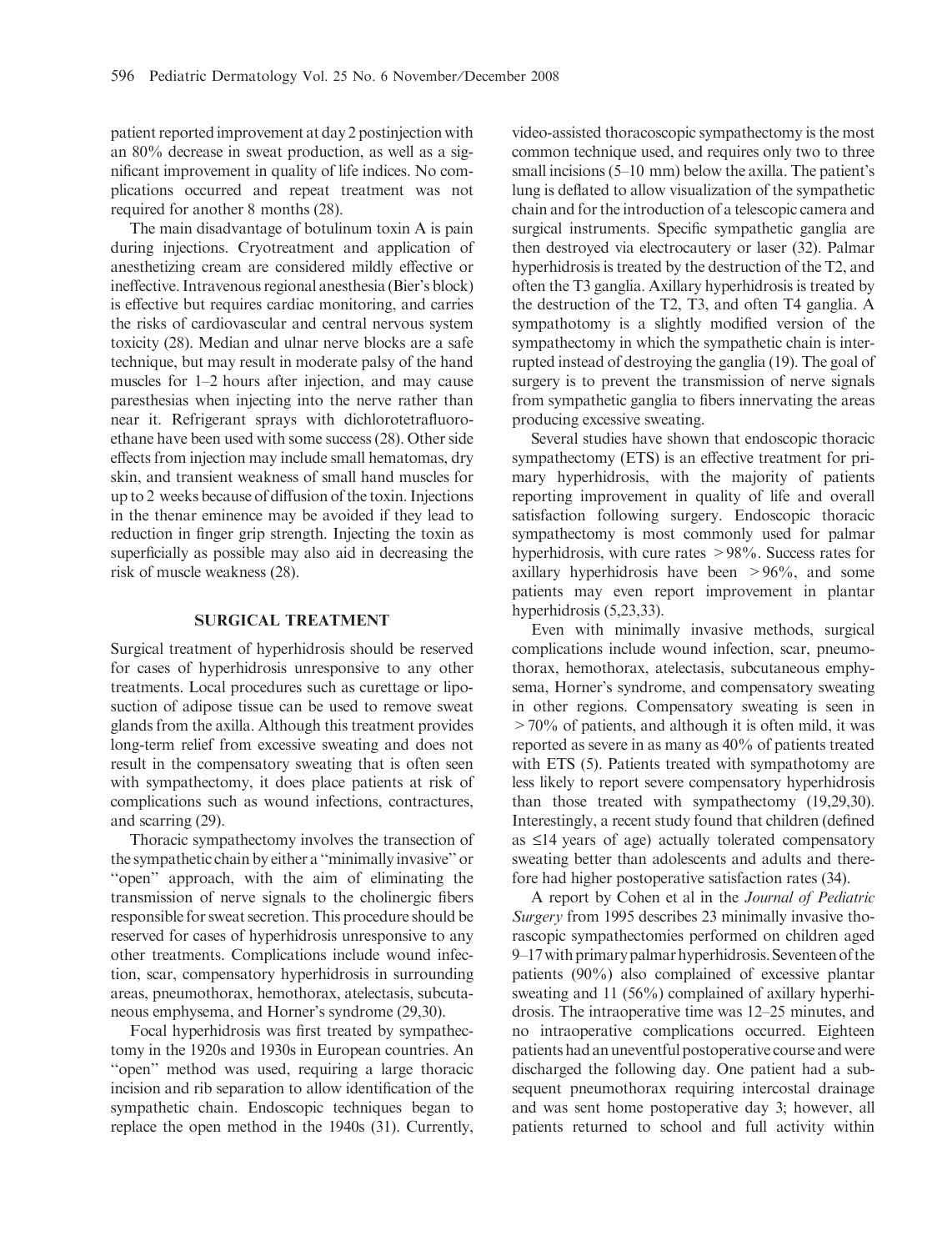3–5 days after the operation. At follow-up (1–13 months postoperatively), 17 of the patients  $(90\%)$  were completely satisfied with their outcome. One patient was unsatisfied, claiming very minimal improvement, and one was moderately satisfied complaining of excessive dryness of the palm. Two children complained of moderate compensatory sweating. Three patients reported some improvement in the plantar sweating after the surgery (32).

Following their initial study, Cohen et al compiled an even larger case series of 179 thoracoscopic sympathectomies performed from 1992 to 1995 on children and adolescents aged 5.5–18 years with severe primary palmar hyperhidrosis. Ninety-four patients (98%) had immediate and permanent relief of palmar sweating. Although most patients experienced uneventful postoperative courses, two had residual pneumothoraces requiring intercostal drainage. Compared with the older ''open'' transaxillary approach, the minimally invasive thorascopic approach results in less pain, earlier discharge, quicker return to normal activity, and smaller, less conspicuous scarring. The authors of the above studies emphasize the benefits of early surgery for children with severe palmar hyperhidrosis to avoid the many years of psychological, social, and physical suffering during adolescence; however, surgery is not without risks and complications, so it is still strongly recommended that patients try more conservative management first and be fully informed of the risks before undergoing a surgical procedure (35).

#### **CONCLUSION**

Primary hyperhidrosis is a condition that can interfere with daily activities and is often psychologically and socially debilitating. The disease prevalence is estimated to be 2.8% of the population, and onset is often in childhood or adolescence. Despite being relatively common, this condition is under diagnosed and undertreated, particularly in children. With a focus on the pediatric population, we have reviewed the current available treatment options for hyperhidrosis, including topical and systemic therapies, iontophoresis, botulinum toxin injection, and surgical interventions. Although many treatment options exist, further research is warranted to determine the interventions which are most beneficial for the pediatric patient with hyperhidrosis.

#### REFERENCES

1. Strutton DR, Kowalski JW, Glaser DA et al. US prevalence of hyperhidrosis and impact on individuals with axillary hyperhidrosis: results from a national survey. J Am Acad Dermatol 2004;51:241–248.

- 2. Hamm H, Naumann MK, Kowalski JW et al. Primary focal hyperhidrosis: disease characteristics and functional impairment. Dermatology 2006;212:343–353.
- 3. Lear W, Kessler E, Solish N et al. An epidemiological study of hyperhidrosis. Dermatol Surg 2007;33:S69–S75.
- 4. Haider A, Solish N. Focal hyperhidrosis: diagnosis and management. CMAJ 2005;172:69–75.
- 5. Cohen JL, Cohen G, Solish N et al. Diagnosis, impact, and management of focal hyperhidrosis: treatment review including botulinum toxin therapy. Facial Plast Surg Clin North Am 2007;15:17–30, v–vi.
- 6. Kreyden O, Böni R, Burg G. Hyperhidrosis and botulinum toxin in dermatology. Basel, Switzerland: Karger, 2001.
- 7. Shelley WB, Hurley HJ Jr. Studies on topical antiperspirant control of axillary hyperhidrosis. Acta Derm Venereol 1975;55:241–260.
- 8. Scholes KT, Crow KD, Ellis JP et al. Axillary hyperhidrosis treated with alcoholic solution of aluminium chloride hexahydrate. Br Med J 1978;2:84–85.
- 9. Goh CL. Aluminum chloride hexahydrate versus palmar hyperhidrosis. Evaporimeter assessment. Int J Dermatol 1990;29:368–370.
- 10. Benohanian A, Dansereau A, Bolduc C et al. Localized hyperhidrosis treated with aluminum chloride in a salicylic acid gel base. Int J Dermatol 1998;37:701–703.
- 11. Connolly M, de Berker D. Management of primary hyperhidrosis: a summary of the different treatment modalities. Am J Clin Dermatol 2003;4:681–697.
- 12. Mijnhout GS, Kloosterman H, Simsek S et al. Oxybutynin: dry days for patients with hyperhidrosis. Neth J Med 2006;64:326–328.
- 13. Bajaj V, Langtry JA. Use of oral glycopyrronium bromide in hyperhidrosis. Br J Dermatol 2007;157:118–121.
- 14. Seukeran DC, Highet AS. The use of topical glycopyrrolate in the treatment of hyperhidrosis. Clin Exp Dermatol 1998;23:204–205.
- 15. Luh JY, Blackwell TA. Craniofacial hyperhidrosis successfully treated with topical glycopyrrolate. South Med J 2002;95:756–758.
- 16. Shaw JE, Abbott CA, Tindle K et al. A randomised controlled trial of topical glycopyrrolate, the first specific treatment for diabetic gustatory sweating. Diabetologia 1997;40:299–301.
- 17. Ayan S, Topsakal K, Gokce G et al. Efficacy of combined anticholinergic treatment and behavioral modification as a first line treatment for nonneurogenic and nonanatomical voiding dysfunction in children: a randomized controlled trial. J Urol 2007;177:2325–2328; discussion 2328– 2329.
- 18. Jongerius PH, van Tiel P, van Limbeek J et al. A systematic review for evidence of efficacy of anticholinergic drugs to treat drooling. Arch Dis Child 2003;88:911–914.
- 19. Eisenach JH, Atkinson JL, Fealey RD. Hyperhidrosis: evolving therapies for a well-established phenomenon. Mayo Clin Proc 2005;80:657–666.
- 20. Duller P, Gentry WD. Use of biofeedback in treating chronic hyperhidrosis: a preliminary report. Br J Dermatol 1980;103:143–146.
- 21. Dolianitis C, Scarff CE, Kelly J et al. Iontophoresis with glycopyrrolate for the treatment of palmoplantar hyperhidrosis. Australas J Dermatol 2004;45:208–212.